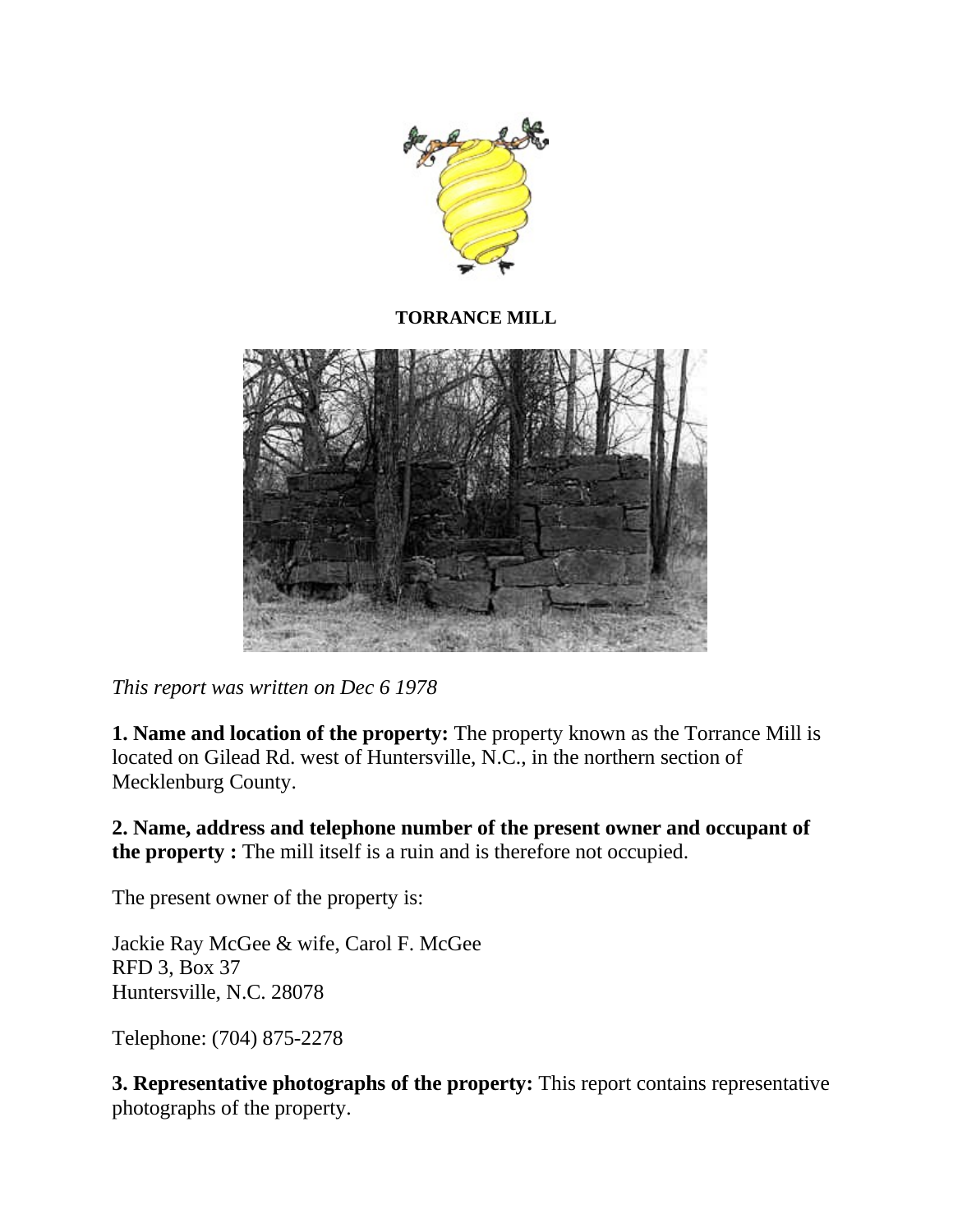**4. A map depicting the location of the property:** This report contains a map depicting the location of the property.



**5. Current Deed Book Reference to the property:** The most recent reference to this property is recorded in Mecklenburg County Deed Book 3837 at Page 643. The Tax Parcel Number of the property is 01509105.

## **6. A brief historical sketch of the property:**

James Galbraith Torrance (1784-1847), son of Hugh Torance and Isabella Kerr Falls Torance, moved from Rowan County to Mecklenburg County in the late 1780's. <sup>1</sup> During much of his youth, however, James resided with Albert Torrence, a successful merchant in Salisbury, NC. Consequently, it is not surprising that James established and operated a store on his father's plantation beginning in 1805, the mercantile facility being located in his father's former residence.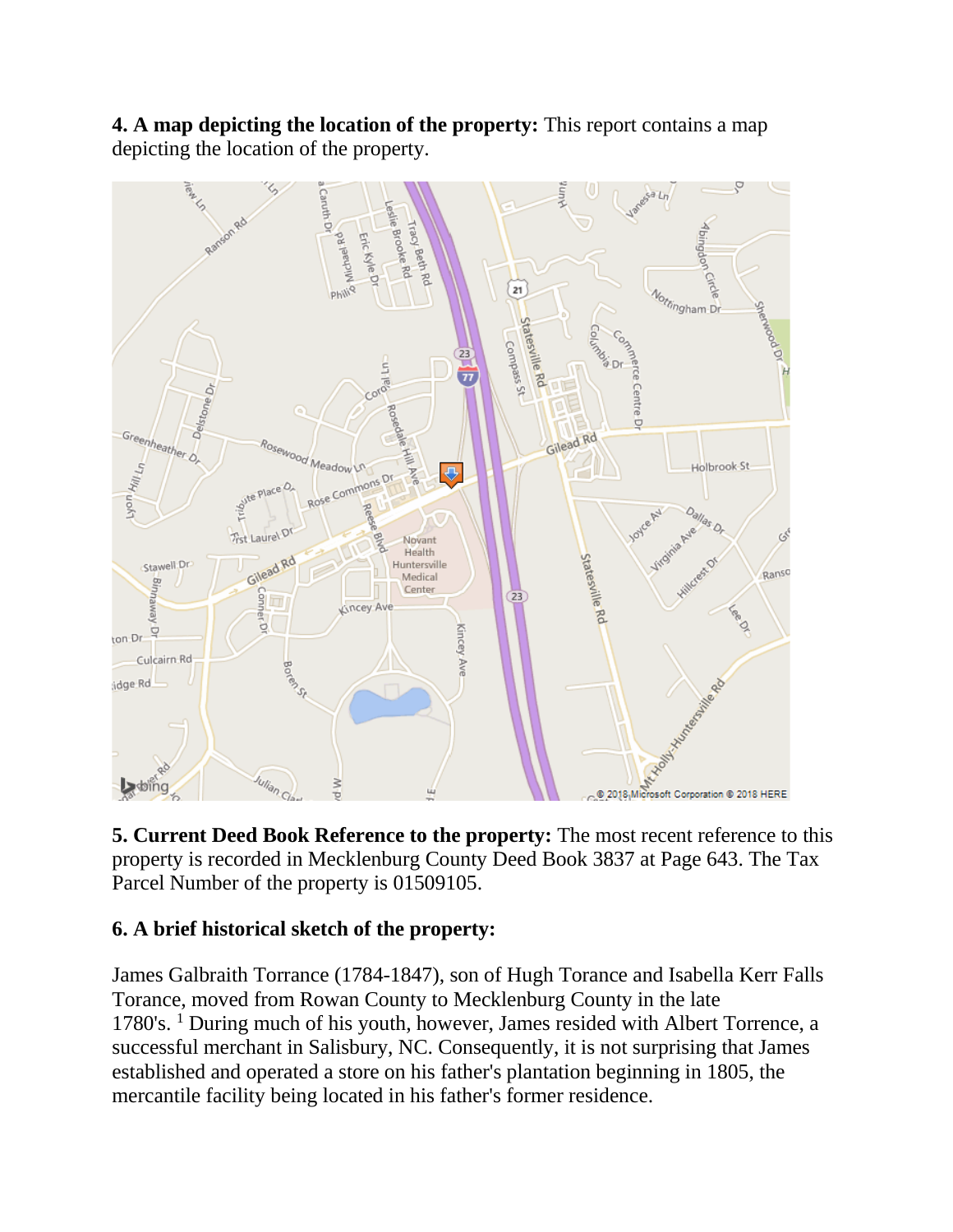Hugh Torance died in February 1816, leaving an estate which included 1400 acres on McDowell Creek and 33 slaves. Thereafter, James devoted increasing amounts of time to the management of the plantation. The scope of his operations included the construction of a grist mill and saw mill in 1824-25. The lumber for Cedar Grove, the imposing mansion which James erected in 1831, was sawn at this site. A second mill, most likely situated at the location of the earlier facility, was built in 1844-46 by William Martin Sigman at a cost of \$1170. The frame millhouse, millstones, water wheel and other milling machinery survived into the twentieth century. Only the rock walls of the edifice continue to occupy the site. Portions of the millrace, originally bringing water from McDowell Creek to what was most probably an overshot wheel, are also extant. <sup>2</sup>

Footnotes:

<sup>2</sup> William Martin Sigmon was the contractor hired by James Torrance to erect the mill in 1844-46. The different spellings of the surname (Torance, Torrance and Torrence) reflects the practice followed by the different members of the family.

**7. A brief architectural description of the property:** This report contains an architectural description of the property by Jack O. Boyte, AIA.

## **8. Documentation of why and in what ways the property meets the criteria set forth in N. C. G. S. 160A-399.4:**

**a. Historical and cultural significance:** The historical and cultural significance of the mill rests upon three factors. First, this is the most imposing ruin of an antebellum mill which survives in Mecklenburg County. Second, the mill constituted a portion of one of the most substantial antebellum plantations in Mecklenburg County. Third, the property has associative ties with a family of local prominence.

**b. Suitability for preservation and restoration:** As an historic ruin, the property owner, Richard T. Banks possesses considerable documentation concerning the

<sup>&</sup>lt;sup>1</sup> The information in this essay comes from three sources. They are: 1) An interview of Mr. Richard T. Banks by Dr. Dan L. Morrill, Nov. 22, 1978, 2) "Biographies of Hugh Torance and James Galbraith Torrance," an unpublished manuscript by Richard Torrance Banks, and 3) family archival material in the possession of Richard T. Banks.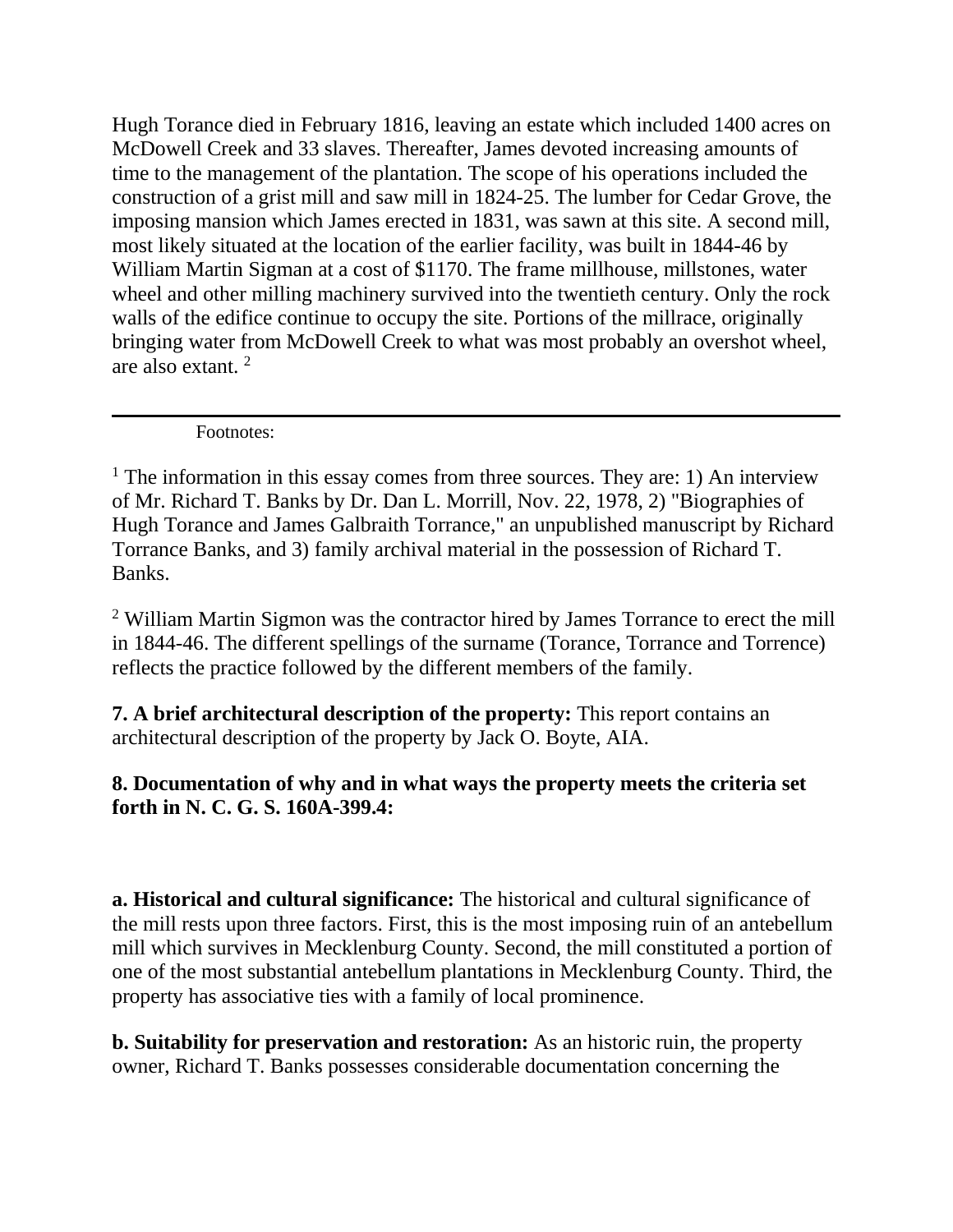operation of the mill, a source of information which would be extremely useful if restoration of the facility were undertaken.

**c. Educational value:** The Torrance Mill has educational value because of the historical and cultural significance of the property.

**d. Cost of acquisition, restoration, maintenance or repair:** At present, the Commission has no intention of securing the fee simple or any lesser included interest in this property. The Commission presently assumes that all costs associated with restoring and maintaining the property will be paid by the owner or subsequent owner of the property.

**e. Possibilities for adaptive or alternative use of the property:** The property is included within a tract which is zoned rural residential. The property could be adapted into an historic site of considerable importance and note.

**f. Appraised value:** The Torrance Mill has no tax value. It is included in a tract of 14.58 acres of land within which the home of the current owner is located. The land has an appraised tax value of \$12,390. The current tax appraisal on the improvements on the land is \$12,160. The most recent tax bill on the land and improvements was \$207.97. The Commission is aware that designation would allow the owner to apply for a deferral of 50% of the Ad Valorem taxes on all or any portion of the tract which becomes "historic property.

**g. The administrative and financial responsibility of any person or organization willing to underwrite all or a portion of such costs:** As stated earlier, the Commission presently has no intention of purchasing the fee simple or any lesser included interest in this property. Furthermore, the Commission presently assumes that all costs associated with the property will be paid by the present or subsequent owners of the property.

**9. Documentation of why and in what ways the property meets the criteria established for inclusion in the National Register of Historic Places**: The Commission judges that the property known as the Torrance Mill does meet the criteria of the National Register of Historic Places. Basic to the Commission 's judgment is its knowledge that the National Register of Historic Places, established by the National Historic Preservation Act of 1966, represents the decision of the Federal Government to expand its recognition of historic properties to include those of local, regional and State significance. The Commission believes that its investigation of the property known as the Torance Mill demonstrates that the property possesses local historical and cultural importance. Consequently, the Commission judges that the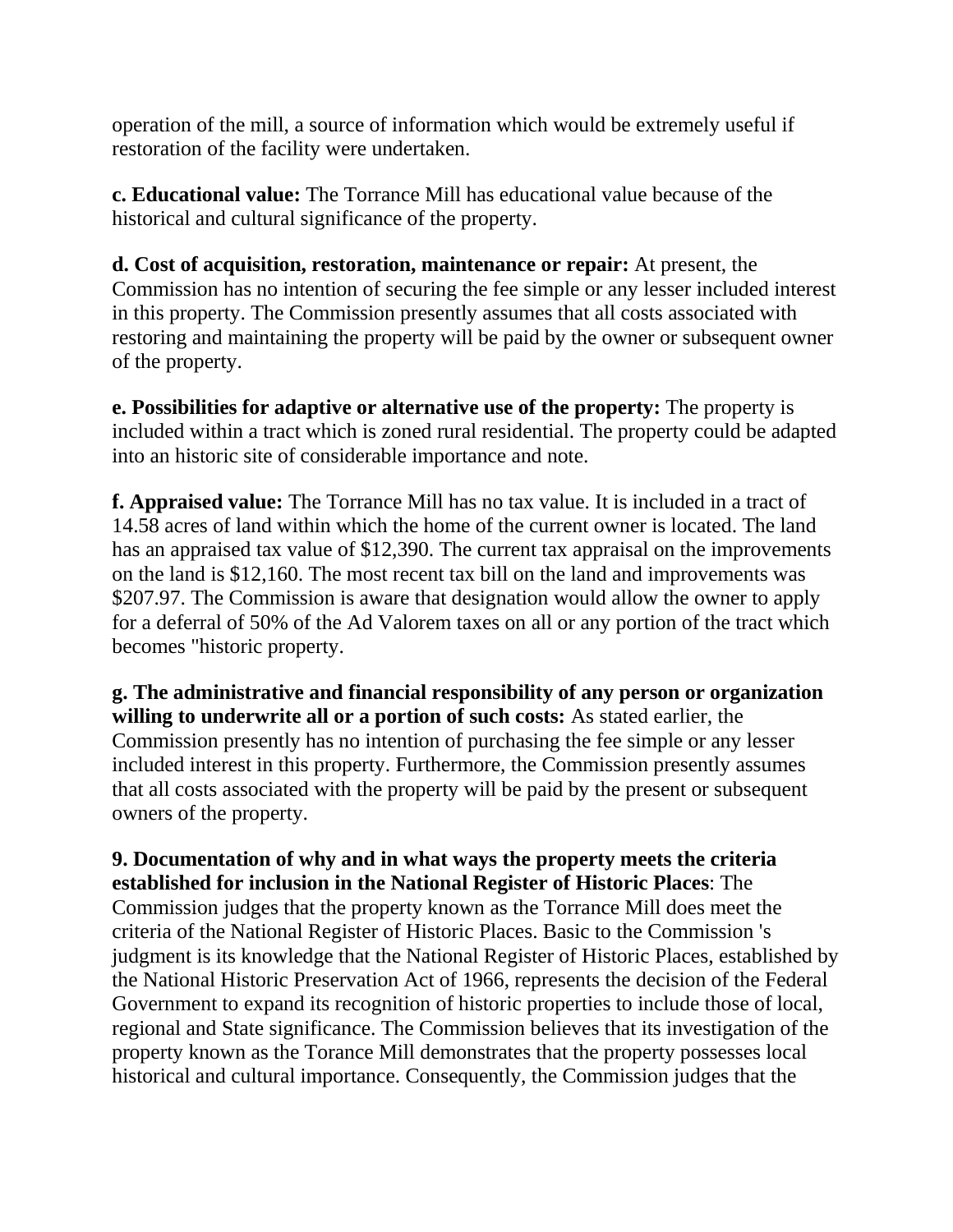property known as the Torrance Mill does meet the criteria of the National Register of Historic Places.

**10. Documentation of why and in what ways the property is of historical importance to Charlotte-Mecklenburg:** The property known as the Torrance Mill is historically important to Mecklenburg County for three reasons. First, this is the most imposing ruin of an antebellum mill which survives in Mecklenburg County. Second, the mill constituted a portion of one of the most substantial antebellum plantations in Mecklenburg County. Third, the property has associative ties with a family of local prominence.

Chain of Title

1. Mecklenburg County Deed Book 3837, Page 643 (April 21, 1976). Grantor: J. R. McGee Grantee: Jackie Ray McGee & wife, Carol F. McGee

2. Mecklenburg County Deed Book 2338, Page 598 (June 22, 1962). Grantor: Joe C. McGee & wife, Mary H. McGee Grantee: J. R. McGee

3. Mecklenburg County Deed Book 1803, Page 495 (October 17, 1955). Grantor: Glenn B. Watts & wife, Ruth C. Watts Grantee: Joe C. McGee & wife, Mary H. McGee

4. Mecklenburg County Deed Book 1212, Page 56 (September 13, 1946). Grantor: J. G. Torrance & wife, Sadie D. Torrance Grantee: Glenn B. Watts & wife, Ruth C. Watts

5. Mecklenburg County Deed Book 731, Page 295 (January 28, 1929). Grantor: Margaret T. Howze & husband, J. B. Howze; R. A. Torrance & wife, Latitia N. Torrance; Susan T. Zimmerman & husband, J. W. Zimmerman; Hugh Torrance & wife, Louise L. Torrance; Gaston Torrance & wife, Annie W. Torrance; Delia T. Banks & husband, H. A. Banks; W. A. Torrance; Minna T. LeGrande; Mary T. Moore; Kate T. Sanders & husband, H. L. Sanders. Grantee: J. G. Torrance

6. Mecklenburg County Will Book 0, Page 78 (May 28, 1927). Devisor: Richard A. Torrence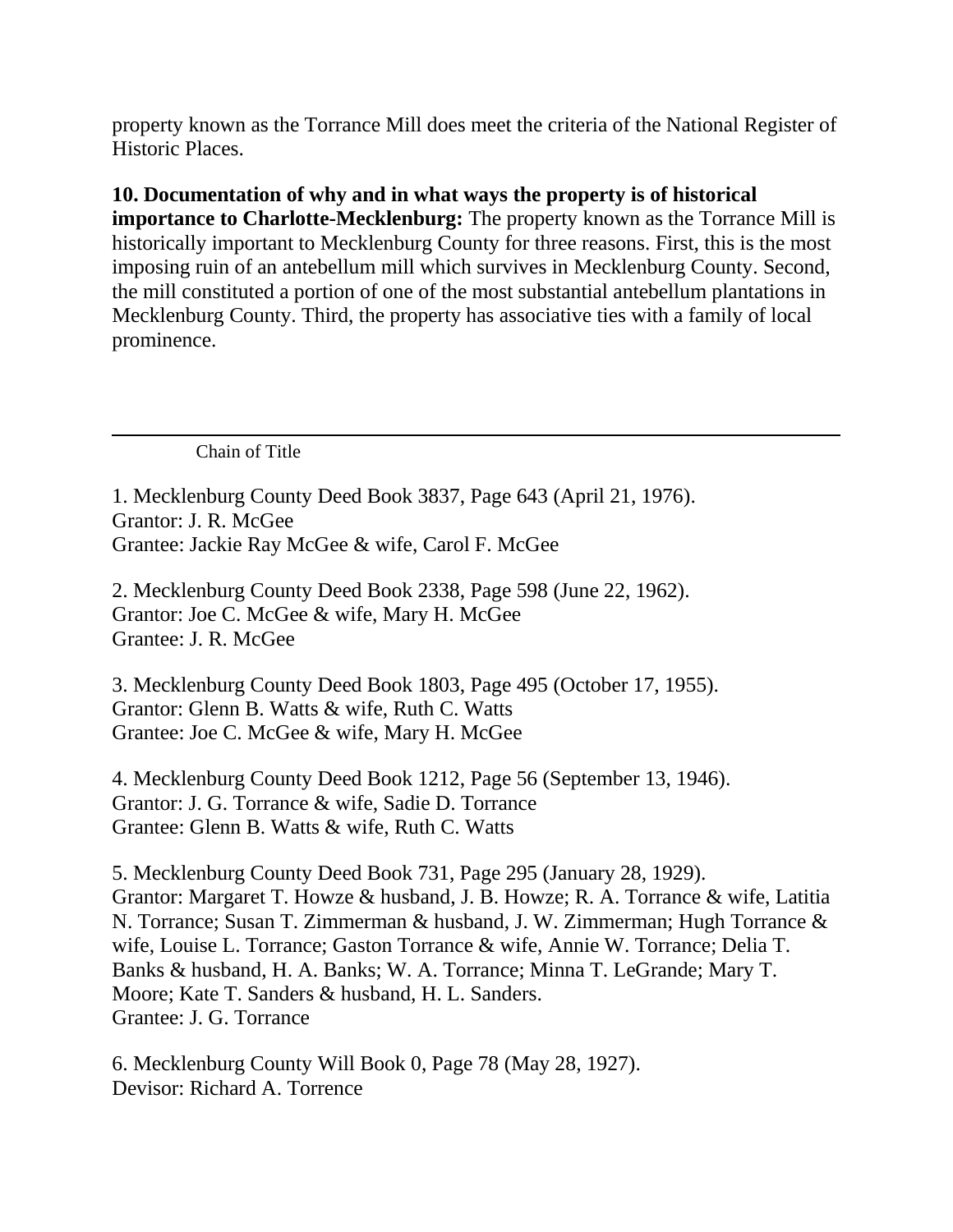Devisee: Minna T. Legrand, Margaret Howze, Richard A. Torrence, Jr., J. B. Gaston Torrance, Mary T. Moore, Delia Banks, Susan Zimmerman, James G. Torrance, Kate T. Sanders, Hugh Torrance, William A. Torrance.

7. Mecklenburg County Deed Book 6, Page 227 (March 13, 1869). Grantor: Margaret A. Torrence Grantee: Richard A. Torrence

8. Mecklenburg County Will Book I, Page 117 (1845). Devisor: James G. Torrence Devisee: Delia, Hugh, Margaret, James F., Letitia, Mary, William, Richard, Sarah J.

*For a division of the J. G. Torrence land by court order of the Spring term of 1847, see Minute Book 2, p. 505 and pp. 521 & 522.*

Bibliography

Estate Records of Mecklenburg County.

Interview of Richard T. Banks by Dr. Dan L. Morrill (November 22. 1978).

Records of the Mecklenburg County Register of Deeds Office.

Records of the Mecklenburg County Tax Office.

Richard T. Banks, "Biographies of Hugh Torance and James Galbraith Torrance." an unpublished manuscript.

Torrance Family Records in the possession of Richard T. Banks.

## **Date of Preparation of this Report:** December 6, 1978

**Prepared by:** Dr. Dan I. Morrill, Director Charlotte-Mecklenburg Historic Properties Commission 139 Middleton Dr. Charlotte, N.C. 28207

Telephone: (704) 332-2726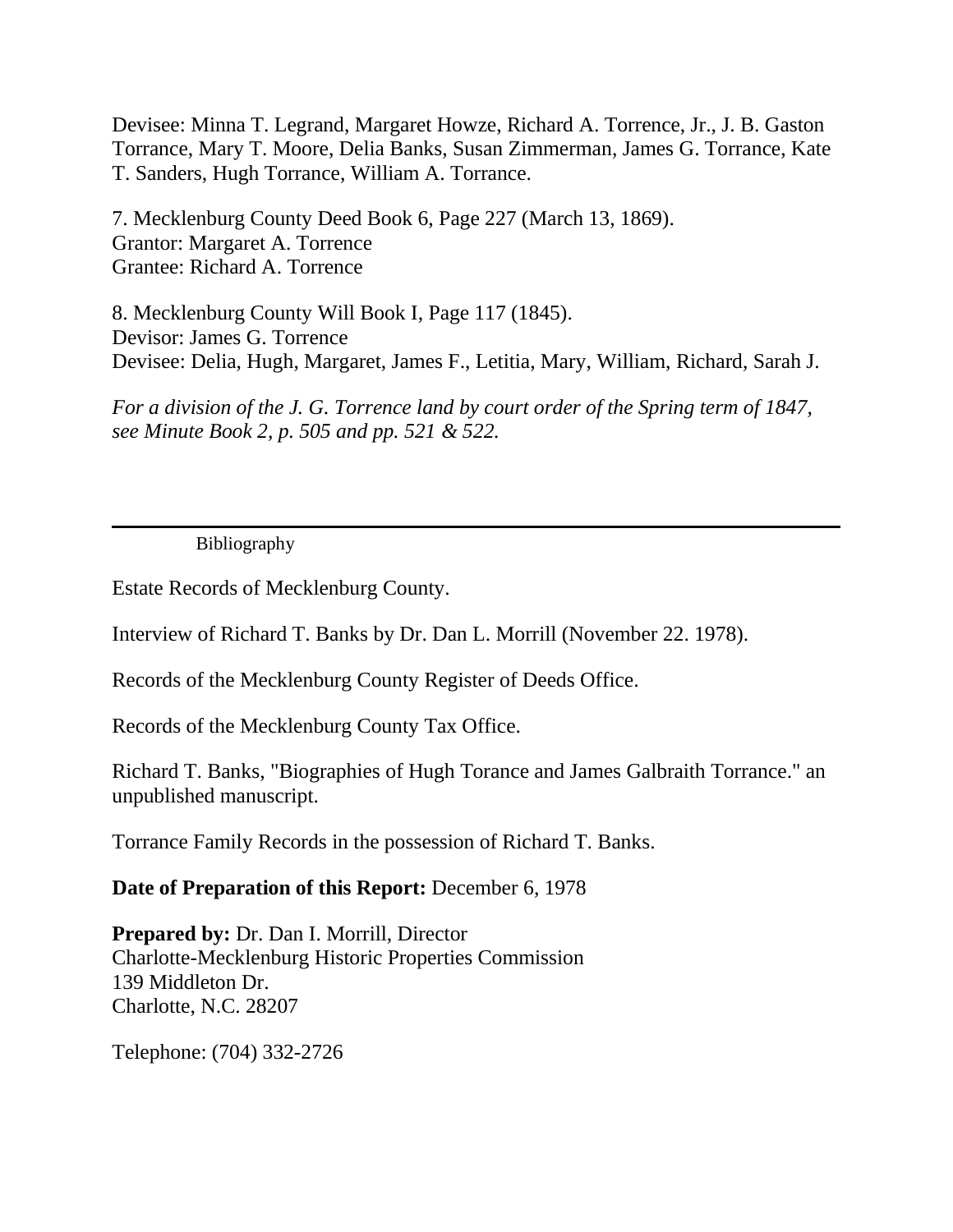## *Architectural Description*

When James Torance remodeled his mill in 1844 he was able to use the help contained in a handbook published a few years earlier. This book, *The Young Mill Wright and Miller's Guide*, is owned now by Mr. Richard Banks, a descendent of James Torance, and offers many clues to the original building characteristics.

Resting on a slight rise along the north side of Torance Creek where it is joined by McDowell Creek in northern Mecklenburg County, the stone remains of the Torance Mill graphically illustrate the form of this important early nineteenth century grist and saw mill.

The remaining structure consists of foundation and first floor walls of large granite blocks laid in coursed ashlar. The stone was quarried in a nearby pit. Some pieces measure three or more feet long and are of such weight they must have required special machinery for handling. The walls are twenty to twenty-four inches thick and rise from the lower grade about ten feet to a top course leveled to receive a wood frame upper story. There are three distinctive areas defined by the stone walls. A center well, where obviously the original waterwheel was mounted, measures ten feet wide and twenty-four feet long. The long dimension of this well parallels the nearby streambed. To the upstream side there is a high retaining wall over which a wood chute probably cast water into pockets of the water wheel. This water reached the mill in an extraordinary raceway, the remains of which still extend upstream for a distance of about a quarter of a mile. Curious when first viewed, this long raceway is understood when principle No. 6 on the attached copy of page 201 from the early handbook is noted. At the lower side the wheel well floor extends out to the west in an earth swale. This shallow valley slopes gradually down to form a tail race which returned the working water to the creek.

The water wheel well is flanked on the north by an elongated area where log sawing equipment was installed. To the south are the foundations of a large grist mill. For both areas the granite walls are pretty much intact and rest solidly on deep stone foundations obviously constructed according to principal No. 1 on the attached copy of page 202 from the handbook.

In the side walls of the wheel well are irregular openings where there could have been shoulders for mounting the wheel axle and drive shaft. On the saw mill side is an area where a geared cog sheer probably transferred the wheel power vertically to the log